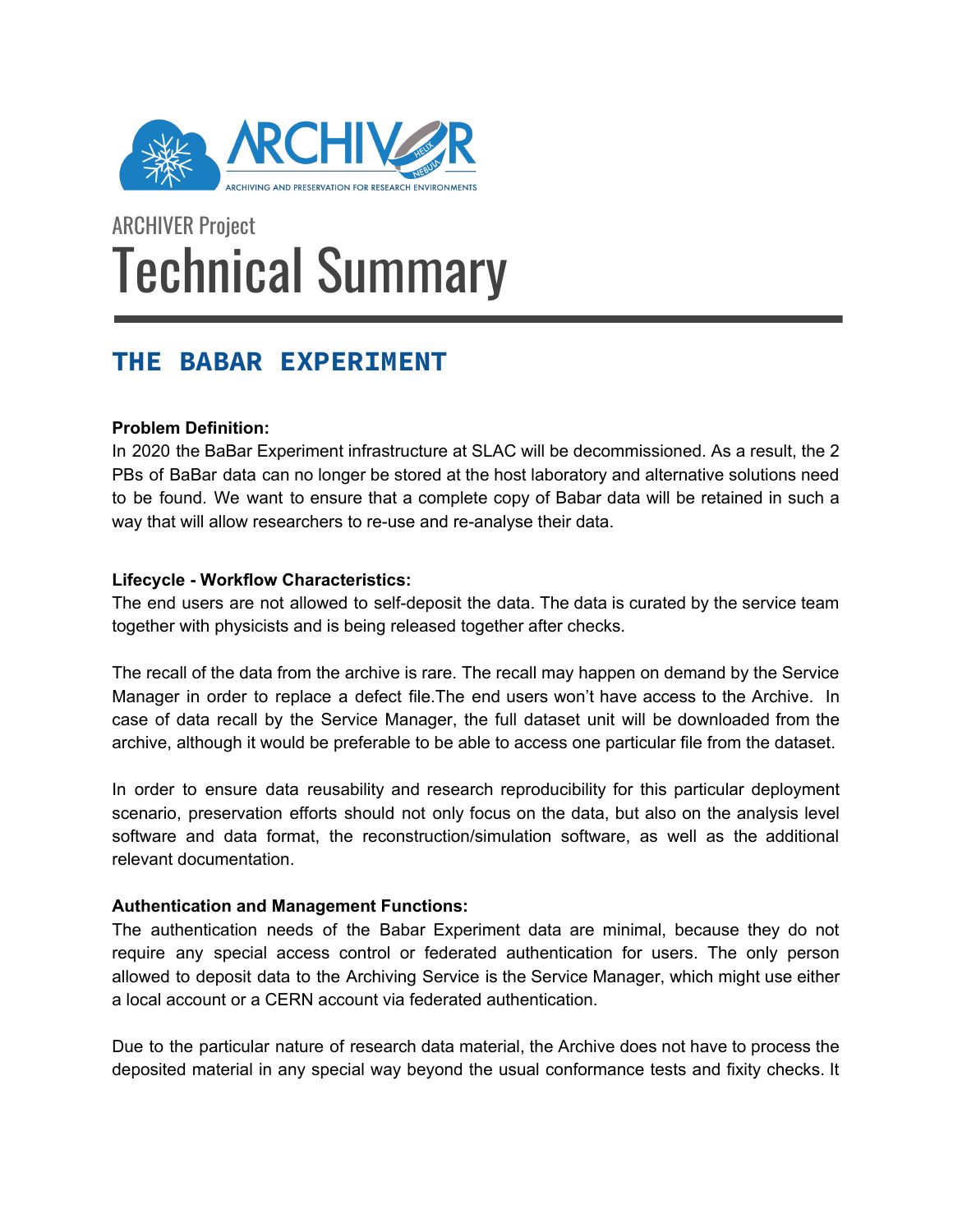would be useful to have periodic reports of any data management processes and activities happening in the Archive, such occasional fixity checks.

#### **Data and Metadata Characteristics:**

The data is packaged in the form of datasets. The full dataset is 2 PB in size. Their metadata is rather simple and define very basic attributes of the files such as source, location, type (e.g. raw) etc.

#### **Interface Characteristics:**

For the simple archiving of the BaBar dataset, there are no particular requirements on interfaces. The Service Manager should have a well-defined way to deposit data for ingestion by the Archive and to retrieve data from the Archive. For both ingestion and recall, the HTTP protocol with well-defined REST API services are preferred, but other protocols could also work.

For the service manager dashboard, a web access should be offered for interactive peruse. A REST API access to report logs for individual assets or for certain time periods would be a plus.

#### **Reliability Requirements:**

For the simple archiving of the BaBar dataset, the Archive should be able to guarantee file recall within a few hours. In both cases, the Archive is expected to guarantee bit preservation. This could be done via sufficient number of copies of data on disks or tapes or in any other suitable way. However, bit preservation is not enough to ensure the full data reusability and research reproducibility needed for this deployment scenario.

#### **Compliance and Verification:**

The Archive should validate the integrity of deposited material through schema validation upon ingestion. The Archive should also run periodic fixity checks to verify the checksums of the deposited files.

#### **Cost Requirements:**

We are looking at the most effective cost solution that would quarantee minimally reasonable ingestion and recall speeds  $($   $\sim$  10 Gbps). The focus is on providing excellent data integrity in the Archive in order to avoid data loss. The data recalls from the Archive are expected to be very rare. The service cost should include data preservation management tasks to guarantee the service over a long period  $($   $\sim$  5 years). For the 2 PBs of BaBar data, the cost is estimated to be below 100K  $\epsilon$  per year which equals to 50K  $\epsilon$  per PB per year.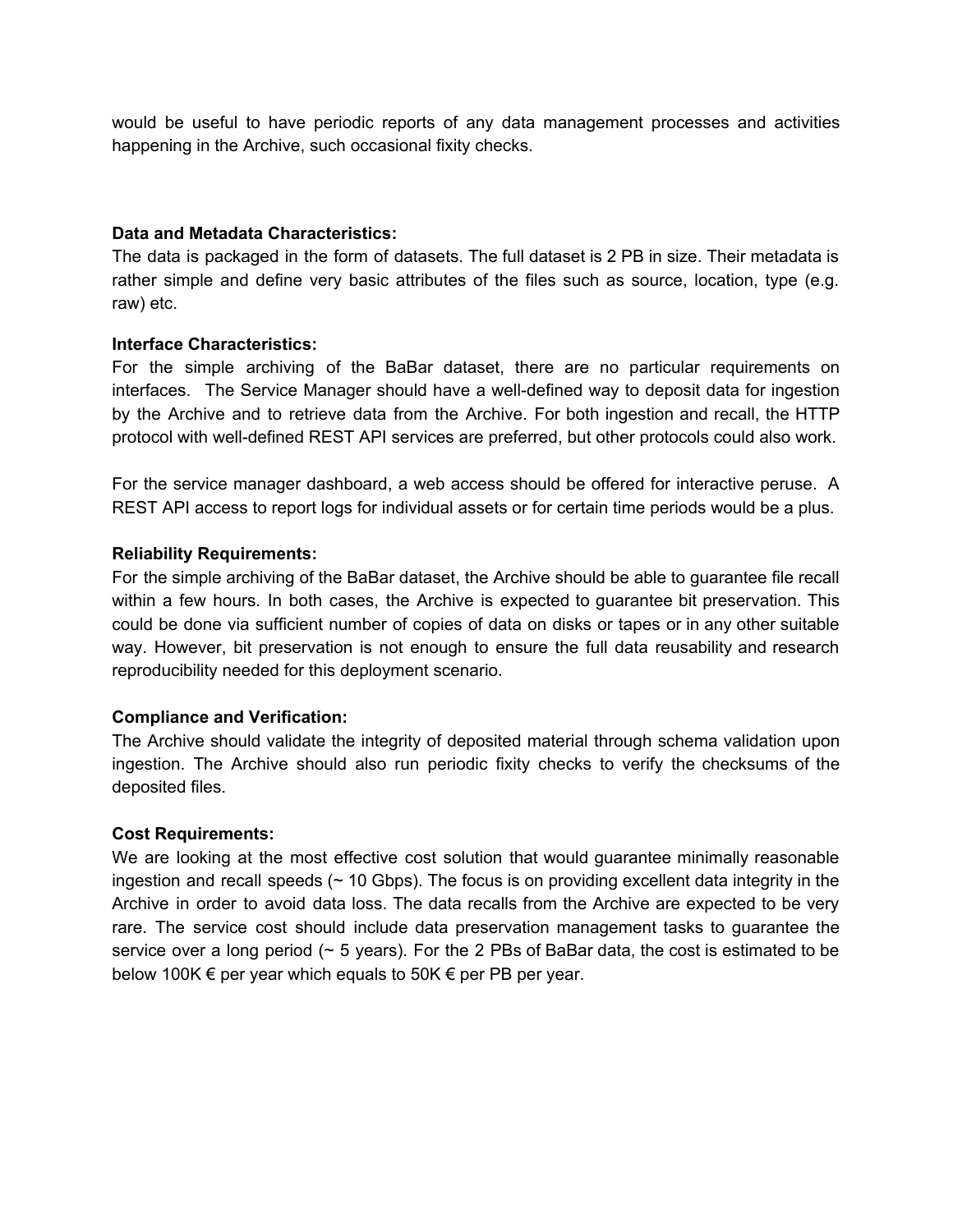# **Initial Data Management Plan:**

| <b>DMP Topic</b>                                              | What needs to be addressed                                                                                                                                                                                                                                                                                                                                                                                                                                                                                                                                                |
|---------------------------------------------------------------|---------------------------------------------------------------------------------------------------------------------------------------------------------------------------------------------------------------------------------------------------------------------------------------------------------------------------------------------------------------------------------------------------------------------------------------------------------------------------------------------------------------------------------------------------------------------------|
| Data description and collection or re-use of<br>existing data | BABAR is a particle physics experiment<br>designed to study some of the most<br>fundamental questions about the universe by<br>exploring its basic constituents - elementary<br>particles. The BABAR Collaboration's research<br>topics include the nature of antimatter, the<br>properties and interactions of the particles<br>known as quarks and leptons, and searches<br>for new physics.                                                                                                                                                                            |
| Documentation and data quality                                | See the project website at<br>http://www-public.slac.stanford.edu/babar/d<br>efault.aspx.<br>BaBar publications can be found at<br>http://www-public.slac.stanford.edu/babar/P<br>ublications.aspx.                                                                                                                                                                                                                                                                                                                                                                       |
| Storage and backup during the research<br>process             | During the research process the primary data<br>was stored in IBM's HPSS system on robotic<br>tape storage in the SLAC computer center.<br>Copies were made to TierA sites, including<br>several in Europe (RAL in the UK, IN2P3 in<br>France, KIT in Germany etc.) Given the data<br>volumes, the data itself was not "backed up"<br>but HPSS was responsible for ensuring data<br>integrity.<br>BaBar (SLAC) was a member of the DPHEP<br>Study Group and details of its data<br>preservation objectives and benefits can be<br>found in http://arxiv.org/pdf/1205.4667 |
| Legal and ethical requirements, codes of<br>conduct           | $N/A$ .<br>Information on the organisation of the BaBar<br>collaboration, responsibilities etc can be<br>found at<br>https://www.slac.stanford.edu/BFROOT/ww<br>w/Organization/index.html (including the<br>Collaboration Governance, Management Plan<br>and Membership).                                                                                                                                                                                                                                                                                                 |
| Data sharing and long-term preservation                       | The BaBar experiment does not make "Open<br>Data" releases. Its data may only be used by                                                                                                                                                                                                                                                                                                                                                                                                                                                                                  |